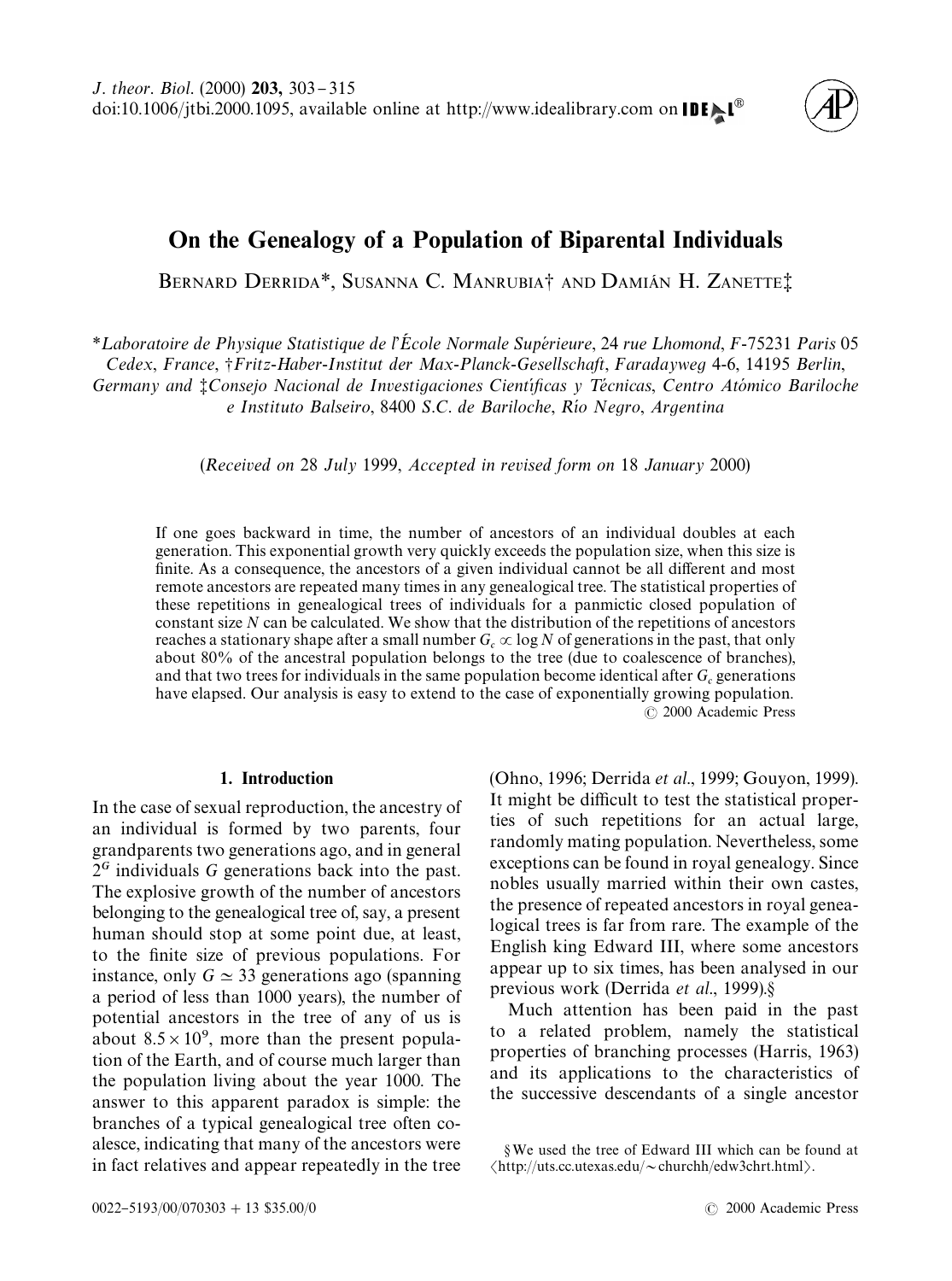$(Kingman, 1993)$ . Actually, first applications of the branching processes technique go back to the 1920s. [Haldane \(1927\)](#page-8-0) calculated the probability that a mutant allele be fixed in a population through a method developed previously by [Fisher \(1922\)](#page-8-0). There, the relevant quantity was the survival probability of the descendants of the first individual carrying the mutation. All these studies apply to the vertical transmission of names, to the inheritance of characters coming only from one of the parents, like mitochondrial DNA or the Y chromosome, or to the fate of a mutant gene, for example, and correspond to an effective monoparental population. The heart of our problem is to take into consideration the fact that reproduction is biparental. The distribution of repetitions of ancestors described below does however satisfy an equation similar to those which appear in branching processes [\(Harris,](#page-8-0) [1963\).](#page-8-0)

Our problem of repetitions of ancestors in genealogical trees is much closer to the counting of the descendants of an individual in a sexual population. For example, in the case of a population of constant size, the average number of offspring is *two* per couple. Therefore, after *G* generations each individual has, on average,  $2<sup>G</sup>$ descendants. What prevents the number of descendants from growing exponentially with *G* and to exceed the population size is interbreeding: when  $2<sup>G</sup>$  becomes comparable to the population size, interbreeding happens between the descendants and different lines of descent coalesce. The problem of the statistical properties of these coalescences is very similar to our present study of genealogical trees. None of them has, to our knowledge, yet been analysed.

In the present work, we study theoretically the problem of repetitions in the genealogical trees in the case of a closed, panmictic population. The study of the properties of a single tree with coalescent branches and the comparison of the genealogical trees of two contemporary individuals allows us to show that

1. There is a finite fraction (about  $20\%$ for a population of constant size *N*) of the initial population whose descendants become extinct after a number of generations  $G_c \propto \log N$ . All the rest of the initial

population (about 80%) belongs to all genealogical trees.

- 2. The distribution of the repetitions of ancestors living more than *G* generations ago reaches a stationary shape after about  $G_c$  generations.
- 3. The genealogical trees of two individuals in the same population become identical after a small number of generations  $G_c$  back into the past.
- 4. The similarity between two genealogical trees changes from 1% (almost all ancestors in the two trees are different) to  $99\%$  (the repetitions of the ancestors in the two trees are almost identical) within 14 generations around  $G_c$ , independent of the population size *N*.

Our work can be generalized (see [Section 4\)](#page-6-0) to describe coalescent processes, understood as the study of the gene tree originated when looking for the ancestry of a random sample of sequences [\(Kingman, 1982; Hudson, 1991; Donnelly &](#page-8-0) Tavaré, 1995). In the absence of recombination, each sequence has a single ancestor. The topology of thus reconstructed trees is equivalent to that generated through branching processes. Next in complexity, one can consider a two-locus sequence and assume that recombination can occur only between the two loci and with a small probability (meaning correlated genealogies $\parallel$  for the two loci). The statistical properties of such a process can be estimated until the most recent common ancestor (MRCA) is reached [\(Hudson,](#page-8-0) [1991\).](#page-8-0) Instead, if one faces the study of a chromosome [\(Wiuf & Hein, 1997; Derrida & Jung-](#page-8-0)[Muller, 1999\)](#page-8-0) or of the whole genome, the number of ancestors grows as one proceeds back in time, since each individual has two parents and, apart from coalescence, also recombination (meaning splitting of the branches in the tree) is frequent.

In this paper, we use the term *genealogy* to refer to the ancestry of a single gene or of a whole set of sequences. In all cases, the *genealogy* is the complete set of ancestors contributing to the present object, this object being an individual (as in Section 2), a group of individuals (as in Section 3), a sequence (Section 4), or a single locus (as quoted here). In this case, *correlated genealogies* simply means that the different sets of ancestors for the two loci are not independent.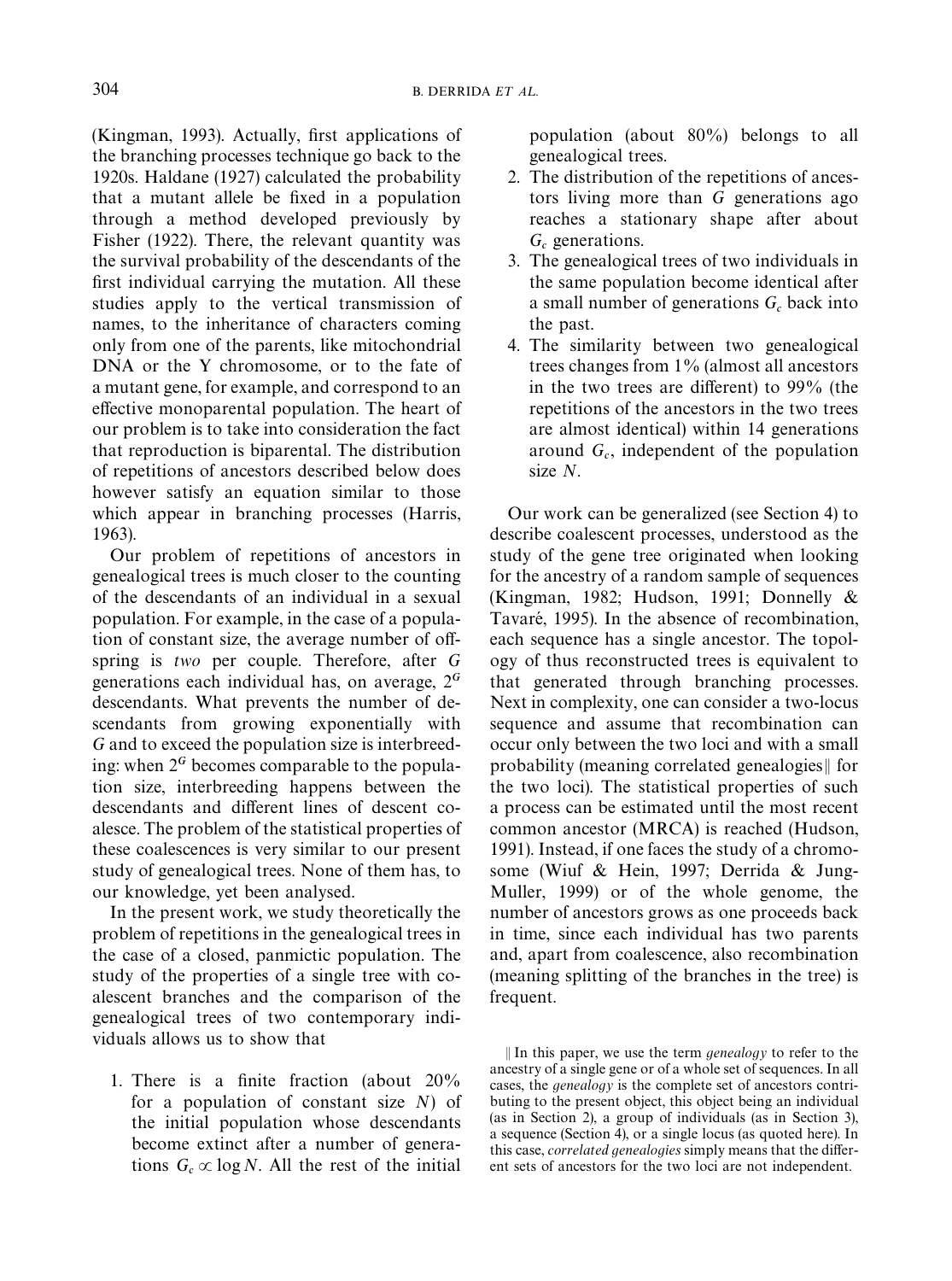<span id="page-2-0"></span>If one considers a population or a sample of individuals within a population, there are relevant differences between the genealogy of a single gene and the genealogy of a chromosome or of the whole genome (which we study here). While in the first case, in fact, there exists an MRCA for the sample (where the gene tree ends), the genealogical tree of a chromosome or of the genome with two parents proceeds backwards in time and never reduces to a single ancestor. The genealogical tree representing the pedigree of a diploid organism contains a large fraction of the ancestral population. In this case, one may then talk about the *most recent common set of ancestors*, and study the similarities among different individuals now within the same population.

## 2. Statistical Properties of an Individual Tree

Here we consider a simple neutral model of a closed population evolving under sexual reproduction and with non-overlapping generations. If the population size is *N*(*G*) at generation *G* in the past, we form couples at random (by randomly choosing *N*(*G*)/2 pairs of individuals) and assign each couple a random number *k* of descendants. The probability  $p_k$  of the number  $k$  of offspring is given and if the population size is *N* at present, its size *N*(*G*) at generation *G* in the past is given by

$$
N(G) = \left(\frac{2}{m}\right)^{G} N,\tag{1}
$$

where the factor *m* is obtained from

$$
m = \sum_{k} k p_k. \tag{2}
$$

For  $m = 2$ , the population size remains constant in time, whereas for  $m \neq 2$  the number of individuals in the next generation is multiplied by a factor *m*/2. After a number of generations the

tree of each of the individuals in the youngest generation is reconstructed. To quantify the contribution of each of the ancestors to the genealogical tree of an individual, we define the *weight*  $w_{\gamma}^{(\alpha)}(G)$  of an ancestor  $\gamma$  in the tree of individual  $\alpha$  at generation *G* in the past as

$$
w_{\gamma}^{(\alpha)}(G+1) = \frac{1}{2} \sum_{\gamma' \text{ children of } \gamma} w_{\gamma'}^{(\alpha)}(G). \tag{3}
$$

We take  $w_{\gamma}^{(\alpha)}(0) = \delta_{\alpha,\gamma}$ , as this ensures that at generation  $G = 0$  all the weight is carried by the individual  $\alpha$  itself. The factor 1/2 in eqn (3) keeps the sum of the weights normalized  $\sum_{\substack{j=1 \ \text{weight}}}^{N(G)} w_j^{(\alpha)}(G) = 1$ , for any past generation *G*. The weight  $w_{\gamma}^{(\alpha)}(G)$  can be thought of as the probabil-<br>ity of massline ameastage wife are alimba we the ity of reaching ancestor  $\gamma$  if one climbs up the reconstructed genealogical tree of individual  $\alpha$  by choosing at each generation one of the two parents at random. The weights essentially measure the repetitions (see [Fig. 1\)](#page-3-0) in the genealogical tree. Without repetitions,  $w_{\gamma}^{(\alpha)}(G)$  would simply be  $2^{-G}$ for each ancestor  $\gamma$  in the tree.

As an illustration of the previous quantities, we represent in [Fig. 1](#page-3-0) the result of random matings inside a small closed population of constant size  $N = 14$  (thus  $m = 2$ ) during 7 generations. The lines link progenitors with their offspring. The grey scale gives the weight  $w_{\gamma}(G)$  of each of the individuals in the tree. The numbers on the of the individuals in the tree. The numbers on the left, all of them of the form  $r/2<sup>G</sup>$ , give the weight of the leftmost individual in each generation. The denominators simply indicate the potential maximum number of ancestors at each generation. As counted by the numerator, each of them would appear repeated *r* times in this tree if all the branches were explicitly shown.

We further assume that the probability  $p_k$  of having *k* children per couple follows a Poisson distribution,  $p_k = m^k e^{-m}/k!$  (most of what follows could be easily extended to other choices of  $p_k$ ). We represent in [Fig. 2](#page-3-0) the probability for an English couple to have *k* marrying sons during the period  $1350-1986$  [\(Dewdney, 1986\).](#page-8-0) The solid line corresponds to a Poisson distribution with average  $1.15$  (i.e. the average number of offspring *per individual* in that period, which corresponds to  $m = 2.3$  in our analysis), and implies that the total population is growing. These data spanning

The Wright-Fisher model for allele frequencies works in the same set of hypotheses (Wright, 1931; Fisher, 1930). More recently, Serva & Peliti (1991) obtained a number of statistical results for the genetic distance between individuals in a sexual population evolving in the absence of natural selection.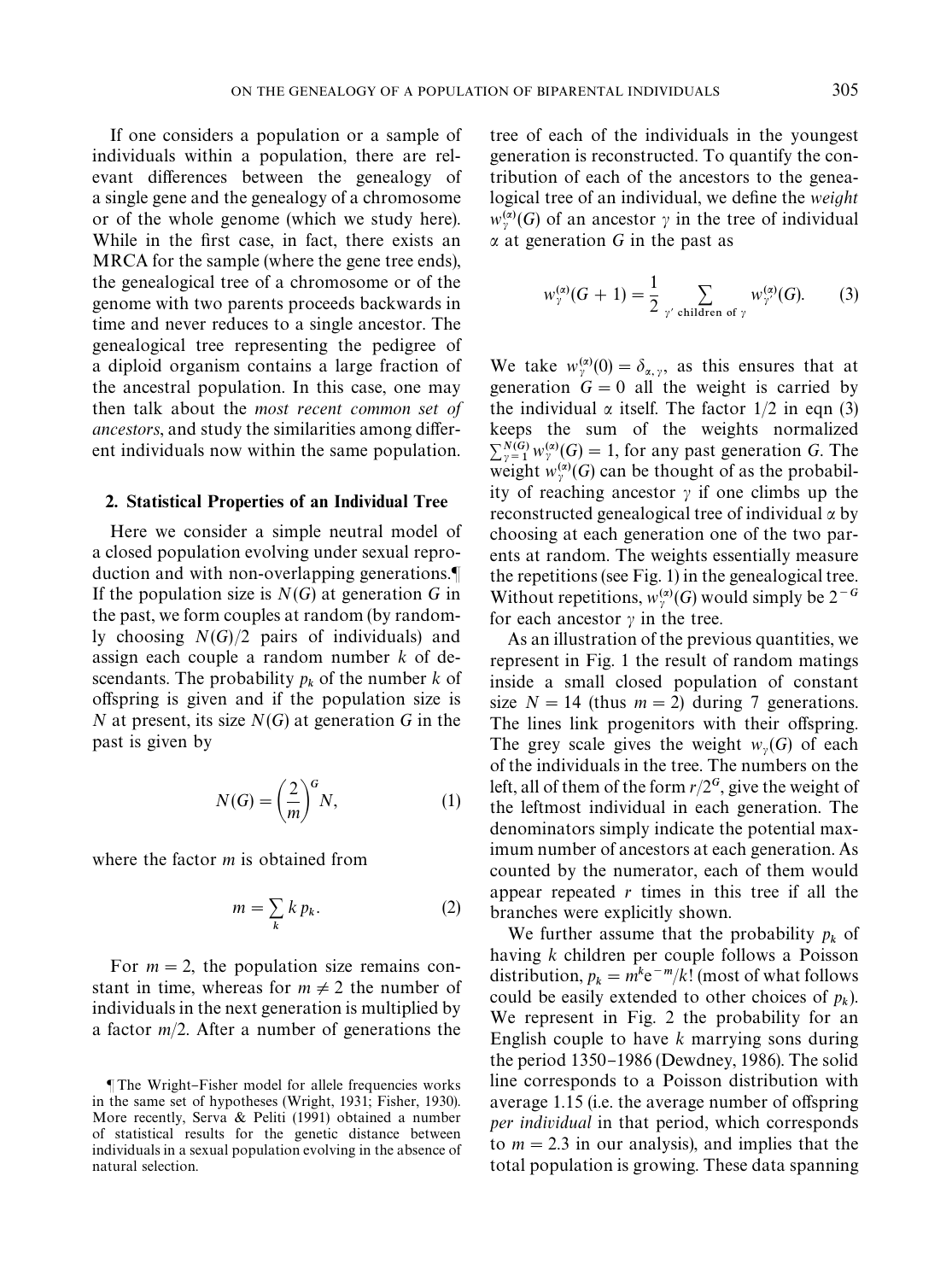<span id="page-3-0"></span>

FIG. 1. Coalescence of branches in a genealogical tree. We display the reconstructed ancestry of a present individual in a small population of constant size  $N = 14$ . Numbers on the left-hand side stand for the *weight w* of the leftmost individual at each generation. The grey scale changes from light grey (small *w*) to dark grey (large *w*) proportionally to the logarithm of the weight. The exact values are calculated according to [eqn \(3\)](#page-2-0). The weight is a measure proportional to the number of times that an ancestor appears in a tree, or, equivalently, to the number of branches which have coalesced up to that point.

six centuries and taken over an homogeneous population support the hypothesis that the number of offspring is indeed Poisson distributed.\*\*

If we define  $S^{(\alpha)}(G)$ , the fraction of the population (at a generation *G* in the past) which does not belong to the genealogical tree of individual  $\alpha$  (i.e. such that  $w_{\gamma}^{(\alpha)}(G) = 0$ ) one can show (see the appendix) that

$$
S^{(\alpha)}(G+1) = \exp[-m + mS^{(\alpha)}(G)].
$$
 (4)

This recursion, together with the initial condition  $S^{(\alpha)}(0) = 1 - 1/N$ , determines this quantity for any *G* [\(Derrida](#page-8-0) *et al*., 1999).

For large *G* and for any individual  $\alpha$ , this fraction  $S^{(\alpha)}(G)$  converges to the fixed point  $S(\infty)$  of eqn (4). This gives for  $m = 2$  (i.e. for a population of constant size) a fraction  $S(\infty) \approx 0.2031878...$  which becomes extinct, so that the remaining fraction  $1 - S(\infty) \approx 80\%$  of the population belongs to the genealogical tree *of any individual* a. A similar calculation shows that this 80% of the population which is not extinct after a large number of generations appears in the genealogical trees of all individuals: if  $S^{(\alpha,\beta)}(G)$  is the fraction of the population which does not belong to any of the two trees of two distinct individuals  $\alpha$  and  $\beta$ ,  $S^{(\alpha,\beta)}(G)$  satisfies the same recursion (4) as  $S^{(\alpha)}(G)$ , and converges to the same fixed value  $S(\infty)$ . Thus, within this neutral model, an individual either becomes extinct (with a probability of 20%) or becomes an ancestor of the whole population after a large number of generations (with a probability of 80%). For an exponentially growing population with  $m = 2.3$ as in Fig. 2, the results are the same except for the precise value of  $S(\infty)$  (for  $m = 2.3$ , one finds that  $S(\infty) \simeq 14\%$ ).

When *G* is large enough, as shown in the appendix, the whole distribution  $P(w)$  of the weights  $w_{\gamma}^{(\alpha)}(G)$  reaches a stationary shape, the properties of which can be calculated [\(Derrida](#page-8-0) *et al*[., 1999\).](#page-8-0) We show in [Fig. 3](#page-4-0) the distribution  $P(w/\langle w \rangle)$  for different values of *m*. As can be seen, it has a power-law dependence,  $P(w) \propto w^{\xi}$  for



FIG. 2. Probability for an English couple to have *k* marrying sons during the period  $1350-1986$  ( $\odot$ ). The  $(\rightarrowtail)$ corresponds to a Poisson distribution of average 1.15 (data from [Dewdney, 1986\)](#page-8-0).

*<sup>\*\*</sup>* Nonetheless, deviations from this distribution induced by a social transmission of the reproductive behaviour have been reported (Austerlitz & Heyer, 1998).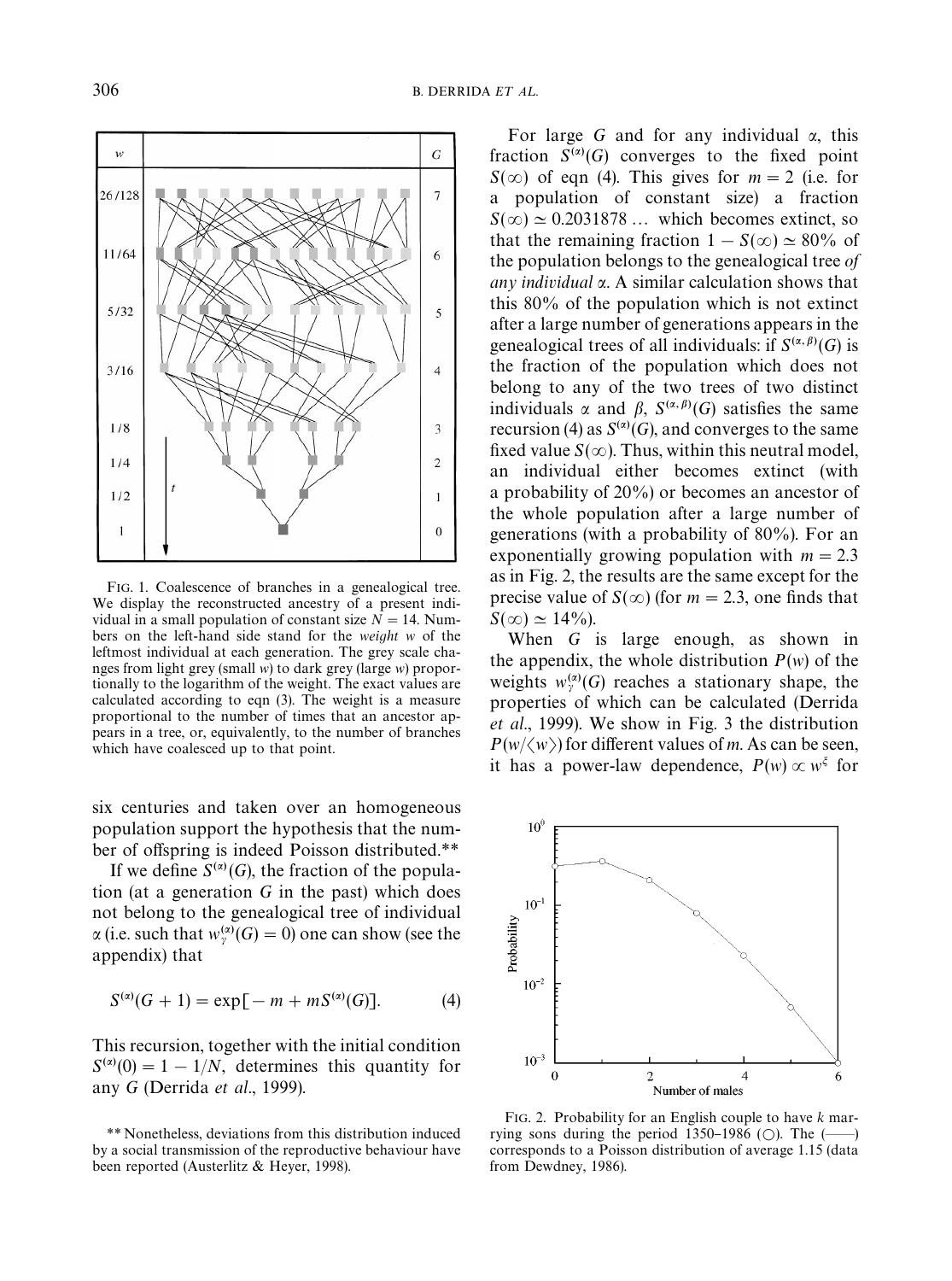<span id="page-4-0"></span>

FIG. 3. Stationary shape of the distribution  $P(w/\langle w \rangle)$  for different values of  $m$ . We compare the constant population case ( $m = 2$ ) with shrinking ( $m = 1.5$ ), and expanding ( $m = 3$ , 4) populations. Parameters are  $N = 4096$ ,  $G = 20$ , and averages over  $10<sup>3</sup>$  independent realizations have been performed:  $m = 1.5$  ( $\bigcirc$ — $\bigcirc$ );  $m = 2$  ( $\blacklozenge$ );  $m = 3$  ( $\Box$  $\Box$ );  $m = 4$  ( $\blacktriangleleft$ ).  $m = 4$  ( $\triangleleft$ 

small values of the ratio  $w/\langle w \rangle$ , with an exponent given by

$$
\xi = -\frac{\log S(\infty)}{\log m} - 2,\tag{5}
$$

and achieves a maximum value for  $w/\langle w \rangle \simeq 1$ .

# 3. Similarity between Two Trees

We would like to know how similar are the genealogical trees of two contemporary individuals and how they evolve in time within the same population. We have seen that a large fraction  $(1 - S(\infty) \approx 80\%)$  of the ancestral population constitutes the pedigree of every present individual. As a next step, one can compare two individuals and compute the degree of similarity between their trees, that is, the set of ancestors appearing at each generation in both trees simultaneously. We will see in particular that the two trees become identical after a number  $G_c$  of generations.

We start with the definition of the *overlap* between the genealogical trees of two different individuals,  $\alpha$  and  $\beta$ . Let  $w_{\gamma}^{(\alpha)}(G)$  be the weight of the ancestor  $\gamma$  in the tree of  $\alpha$  at generation *G* in the past, and similarly let  $w_{\gamma}^{(\beta)}(G)$  be the weight of the same ancestor  $\gamma$  at generation *G* for  $\beta$ . These weights evolve according to [eqn \(3\)](#page-2-0) with  $w_{\gamma}^{(\alpha)}(0) = \delta_{\gamma,\alpha}$  and  $w_{\gamma}^{(\beta)}(0) = \delta_{\gamma,\beta}$  at generation  $G = 0$ . In order to quantify the similarity between the two trees, we introduce the quantities

$$
X^{(\alpha)}(G) = \sum_{\gamma=1}^{N(G)} [w_{\gamma}^{(\alpha)}(G)]^2
$$

and

$$
Y^{(\alpha,\beta)}(G) = \sum_{\gamma=1}^{N(G)} w_{\gamma}^{(\alpha)}(G) w_{\gamma}^{(\beta)}(G).
$$

 $Y^{(\alpha,\beta)}(G)$  measures the correlation between the two trees at generation *G* in the past and  $X^{(\alpha)}(G)$ acts as a normalization factor. We then define the overlap  $q^{(\alpha,\beta)}(G)$  between the two trees at that generation by

$$
q^{(\alpha,\beta)}(G) = \frac{Y^{(\alpha,\beta)}(G)}{[X^{(\alpha)}(G)X^{(\beta)}(G)]^{1/2}}.
$$

This overlap is a measure of the (cosine of the) angle between the two *N*-dimensional vectors  $w_{\nu}^{(\alpha)}(G)$  and  $w_{\nu}^{(\beta)}(G)$ .<sup>+</sup> When  $q^{(\alpha,\beta)}(G) \simeq 0$ , the two vectors are essentially orthogonal and the ancestors of  $\alpha$  and  $\beta$  are all different. On the other hand, when  $q^{(\alpha,\beta)}(G) \simeq 1$ , the vectors are almost identical (as for brothers).

For a large enough population, the fluctuations of  $X^{(\alpha)}(G)$  and  $Y^{(\alpha,\beta)}(G)$  are small around the population averaged values  $\langle X(G) \rangle$  and  $\langle Y(G) \rangle$  for almost all choices of  $\alpha$  and  $\beta$ . Of course, if  $\alpha$  and  $\beta$  are brothers,  $Y^{(\alpha,\beta)}(G) =$  $X^{(\alpha)}(G)$ , a value very different from its average  $\langle Y(G) \rangle$ ; it is however very unlikely to get brothers, sisters or even cousins if one picks up two individuals at random from a large population.

The averages  $\langle X(G) \rangle$  and  $\langle Y(G) \rangle$  can be calculated from the evolution of the weights (3). Initially,  $X(0) = 1$  and  $Y(0) = 0$  since the

 $\dagger \dagger$  Similar quantities have been proposed as an indicator of the amount of evolutionary divergence between populations (Kimura, 1983). The quantity analogous to our weight  $w_{\nu}^{(\alpha)}$  in the population genetics approach is the frequency of the sampled alleles, the number of ancestors  $\gamma$  corresponds to the number of genes (that is, the dimension of the space in which the vector  $w_{\gamma}^{(\alpha)}$  is embedded), and our individuals<br> $\alpha$  and  $\beta$  correspond to the compared populations (Covalli  $\alpha$  and  $\beta$  correspond to the compared populations (Cavalli-Sforza & Conterio, 1960).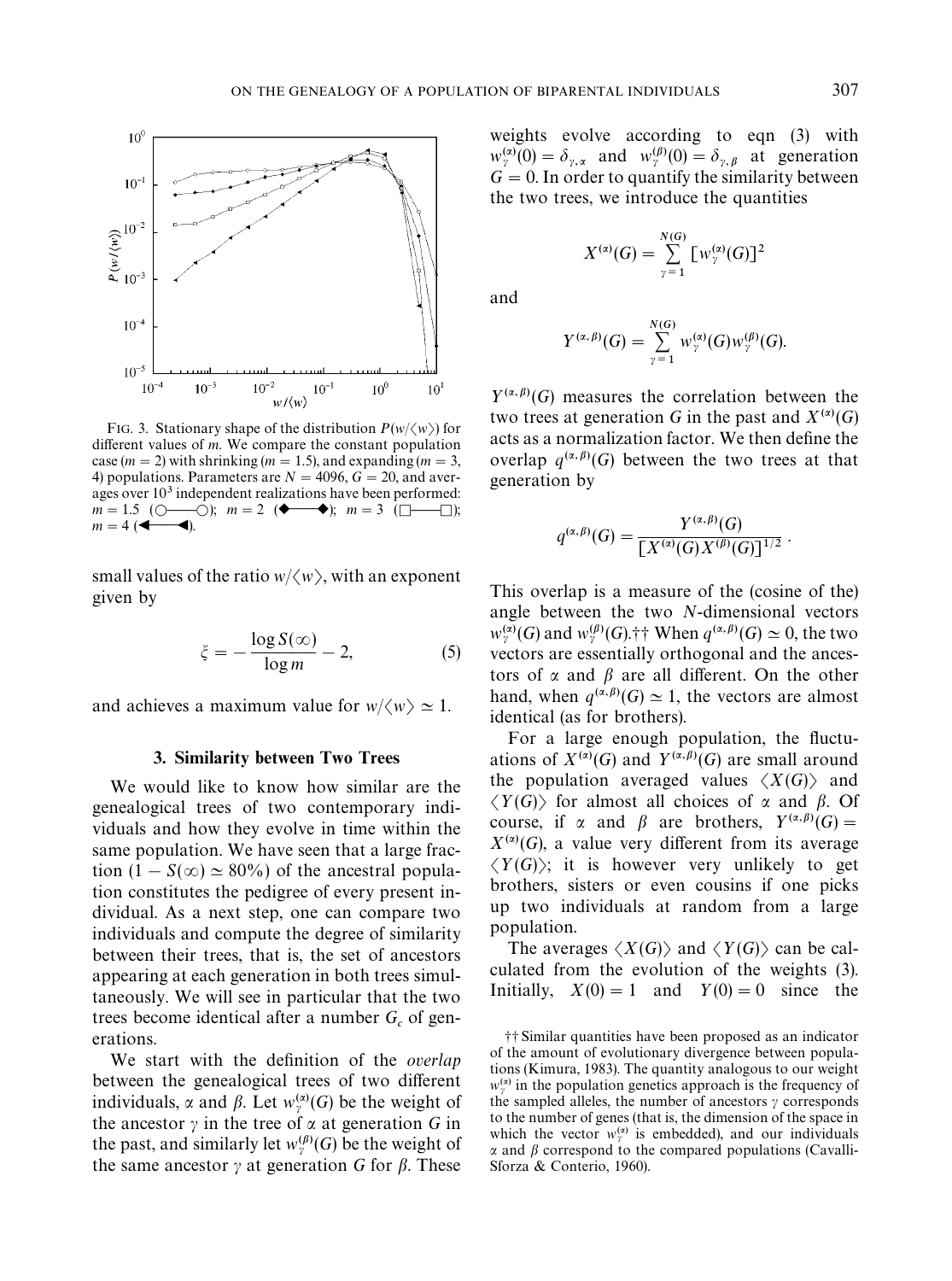<span id="page-5-0"></span>individuals  $\alpha$  and  $\beta$  in any pair are different. Using the fact that for large  $N$  the fluctuations of  $X^{(\alpha)}(G)$  and  $Y^{(\alpha,\beta)}(G)$  are small, the expected value of the overlap  $q(G)$  between two randomly chosen individuals is given by

$$
q(G) \simeq \frac{\langle Y(G) \rangle}{\langle X(G) \rangle} = \frac{1}{1 + m^{G_c - G}},
$$
 (6)

where

$$
G_c = \frac{\log((m-1)N)}{\log m} - 1. \tag{7}
$$

This expression is derived in the appendix. Of course, eqn (6) is only valid with probability one with respect to the random choice of  $\alpha$  and  $\beta$ and with respect to the dynamics. We see that for large *N*, the overlap  $q(G)$  is essentially zero for a number of generations of order  $G_c \simeq \log N/$  log *m* and then within a number of generations  $\Delta G$  which *does not depend on* N, it becomes equal to unity. Figure 4 displays the averaged overlap  $q(G)$  as a function of the number of generations *G* for different values of *N*. We have chosen  $m = 2$ so that the population remains constant in size. We see that changing *N* does not change the *G* dependence except for a translation of the curve. In particular, the range  $\Delta G$  on which the overlap changes from 1 to 99% does not depend



FIG. 4. The averaged overlap  $q(G)$  as a function of the number of generations *G*. The results of simulations for different sizes of the population  $N = 100$  ( $\bigcirc$ ), 1000 ( $\blacksquare$ ),  $10000 \left( \diamond \right)$ , 100 000 ( $\triangle$ ) agree with this prediction, up to small finite-size corrections only visible for  $N = 100$ . The inset shows the results of simulations and the prediction (8).

on *N*. It is easy to check from eqn (6) that for  $m = 2$ , the overlap should satisfy

$$
q(G + 1) = \frac{2q(G)}{1 + q(G)}
$$
 (8)

(plain line in the inset). The fixed point  $q(G) = 0$  is unstable for this map. All the trajectories finally converge to the stable fixed point  $q(G) = 1$  for large *G*. Also, the quantity  $\Delta G$  can be estimated by counting how many generations are required for the overlap to change from 1 to 99% and this gives from eqn (6)

$$
\Delta G \simeq \log(10^4)/\log m,
$$

that is,  $\Delta G \simeq 14$  for  $m = 2$  and  $\Delta G \simeq 11$  for  $m = 2.3$  as in [Fig. 2.](#page-3-0) Typical values of  $G_c$  are  $G_c \simeq 20$  for a population of constant size  $N = 10^6$ . For a population increasing with  $m = 2.3$  as in [Fig. 2,](#page-3-0) one gets  $G_c = 21$  if the size in the last generation is  $N = N(0) = 75$  millions.

The previous analysis can be easily extended to the hypothetical case of having an arbitrary number *n* of parents instead of 2. As is shown in the appendix, the statistical properties of genealogical trees in a population of constant size but arbitrary *n* are the same as for a population with only two parents and an expanding or shrinking size according to [eqn \(1\)](#page-2-0). The described statistical properties are thus equivalent in (i) a system with sexual reproduction and a growth rate  $m = n$  and (ii) a system with constant population size but a number *m* of genders.

The existence of a generation  $G_c$  around which the genealogical similarity among individuals changes from 0 to 1 and which grows logarithmically with the size of the population is one of our main results. This has to be compared with the number of generations required for the population to become genetically homogeneous (Donnelly & Tavaré, 1991; [Harpending](#page-8-0) *et al.*, [1998\),](#page-8-0) which grows proportionally to *N*. The difference is that when  $G_c \ll G \ll N$ , all the over laps are 1, i.e. all the genealogical trees in the population have the same ancestors with the same weights, but the genomes are still very different: This is just an extension of the situation of brothers who have exactly the same genealogical tree but different genomes.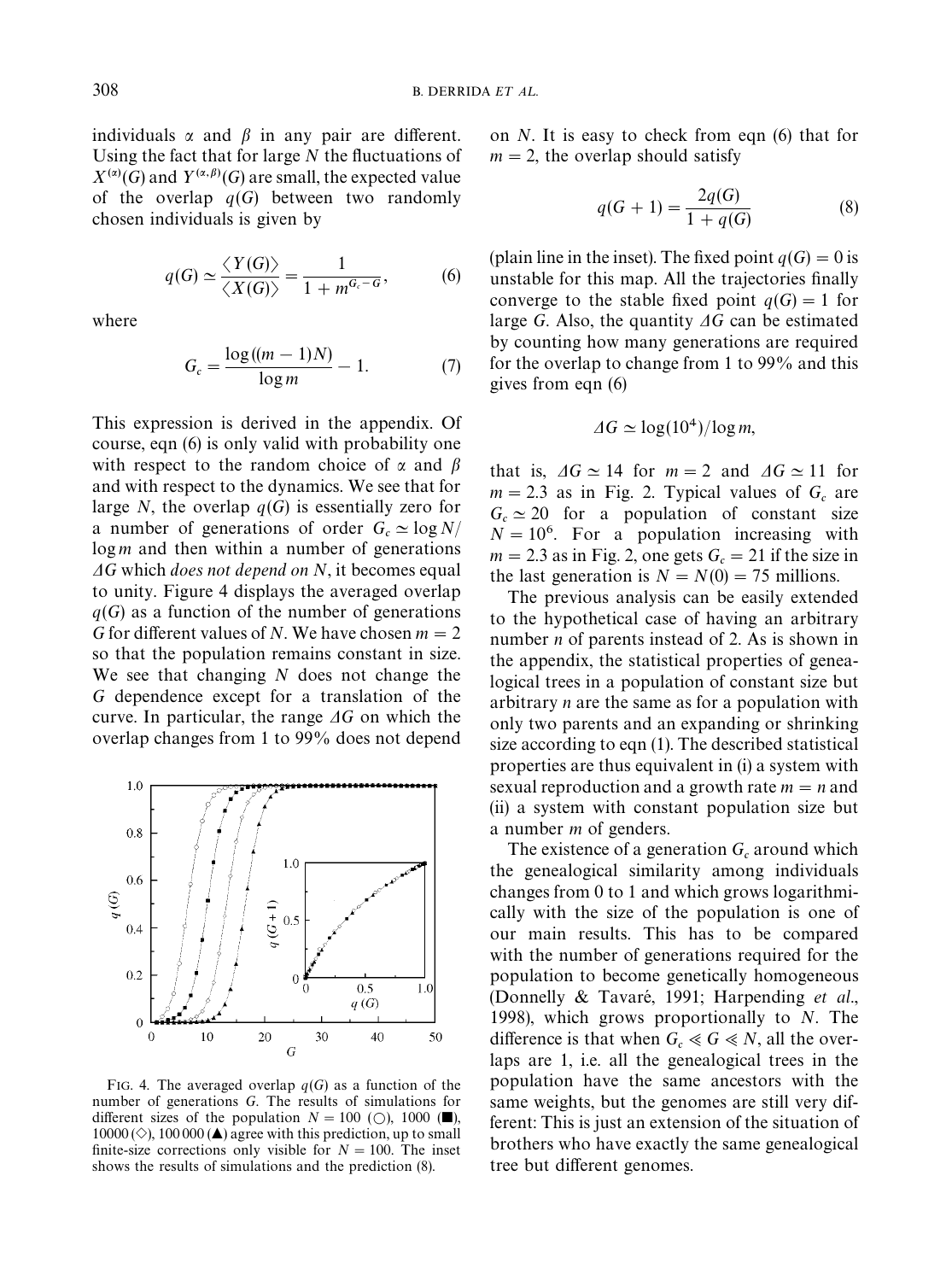# <span id="page-6-0"></span>4. Simple Model for the Contribution of the Ancestors to the Genome

The evolution of a set of sequences subject to coalescence and recombination was first described by [Hudson \(1983\)](#page-8-0). In this case, evolution proceeds until the most recent common ancestor for each set of homologous sites has been found. The set of MRCA sites does not necessarily belong to the genome of a single ancestor: on the contrary, it is, in general, spread on a finite fraction of the original population [\(Wiuf](#page-8-0) [& Hein, 1997, 1999\)](#page-8-0). In this section, we focus our attention on the statistical properties of the ancestry of a single extant genome. In particular, we calculate the equilibrium distribution for the fraction of material contributed by each ancestor.

Consider the whole set of genes that a present diploid organism has inherited from its parents. Although both parents contributed 50% each, it is no longer true that grandparents contributed 25% each, since independent assortment of chromosomes plus crossing over mixed in each of the parental gametes the material inherited from the previous generation. As a rough approximation to the output of genetic recombination, one might consider that each sequence is obtained as the addition of a fraction *f* of the genetic material of one parent and a fraction  $1 - f$  of the genetic material of the other parent with  $f \in (0, 1)$ . This would be true if the length L of the sequence was long enough (or infinitely long), so that there would be no restriction on the number of times it could be divided, and if one could forget the linear structure of the sequence. The process of coalescence and recombination (for small *N*) is schematically represented in Fig. 5.

We can now repeat the analysis done previously to the present extension. We will discard the correlations between the values of *f* coming from a couple. This is equivalent to our assumption that fixing the pairs for  $k$  offspring or choosing the parents of each individual at random only has effects of order  $O(N^{-1})$  (see the appendix), and we can therefore work in the simplest realization of the process. Hence, we assume that the fraction *f* takes independent values for each parent. The recursive [equations \(3\)](#page-2-0) for the



FIG. 5. Representation of the first 5 generations of the tree in [Fig. 1](#page-3-0) with a random distribution of the weight of an individual between its two parents. The fraction *f* of the weight contributed by each ancestor is randomly chosen from a distribution with average value  $\langle f \rangle = 1/2$ .

weights become

$$
w_{\gamma}^{(\alpha)}(G+1) = \sum_{\gamma' \text{ children of } \gamma} f_{\gamma'} w_{\gamma'}^{(\alpha)}(G), \qquad (9)
$$

where the weight  $w_{\gamma}^{(\alpha)}(G)$  means now the fraction<br>of the genetic meterial of individual *u* inherited of the genetic material of individual  $\alpha$  inherited from ancestor  $\gamma$  at generation *G*. The random fraction  $f$  is chosen anew for each offspring from a distribution  $\rho(f)$  (with average value  $\langle f \rangle = 1/2$ ). This implies that now even brothers would have different weights for their ancestors, and hence brings us slightly closer to the real genetic process.

Following the procedure described in the appendix, one can calculate the fraction *S* of ancestors without lines of descent in the present (as we also show in [Section 2\)](#page-2-0) and the exponent  $\xi$  for the distribution  $P(w)$ . In general, given the distribution  $\rho(f)$  for the contributions of the parents, we get

$$
S(\infty) = e^{mS(\infty) - m}, \tag{10}
$$

$$
1 = S(\infty)m^{2+\xi}\langle f \rangle^{1+\xi} \int f^{-\xi-1}\rho(f) df \qquad (11)
$$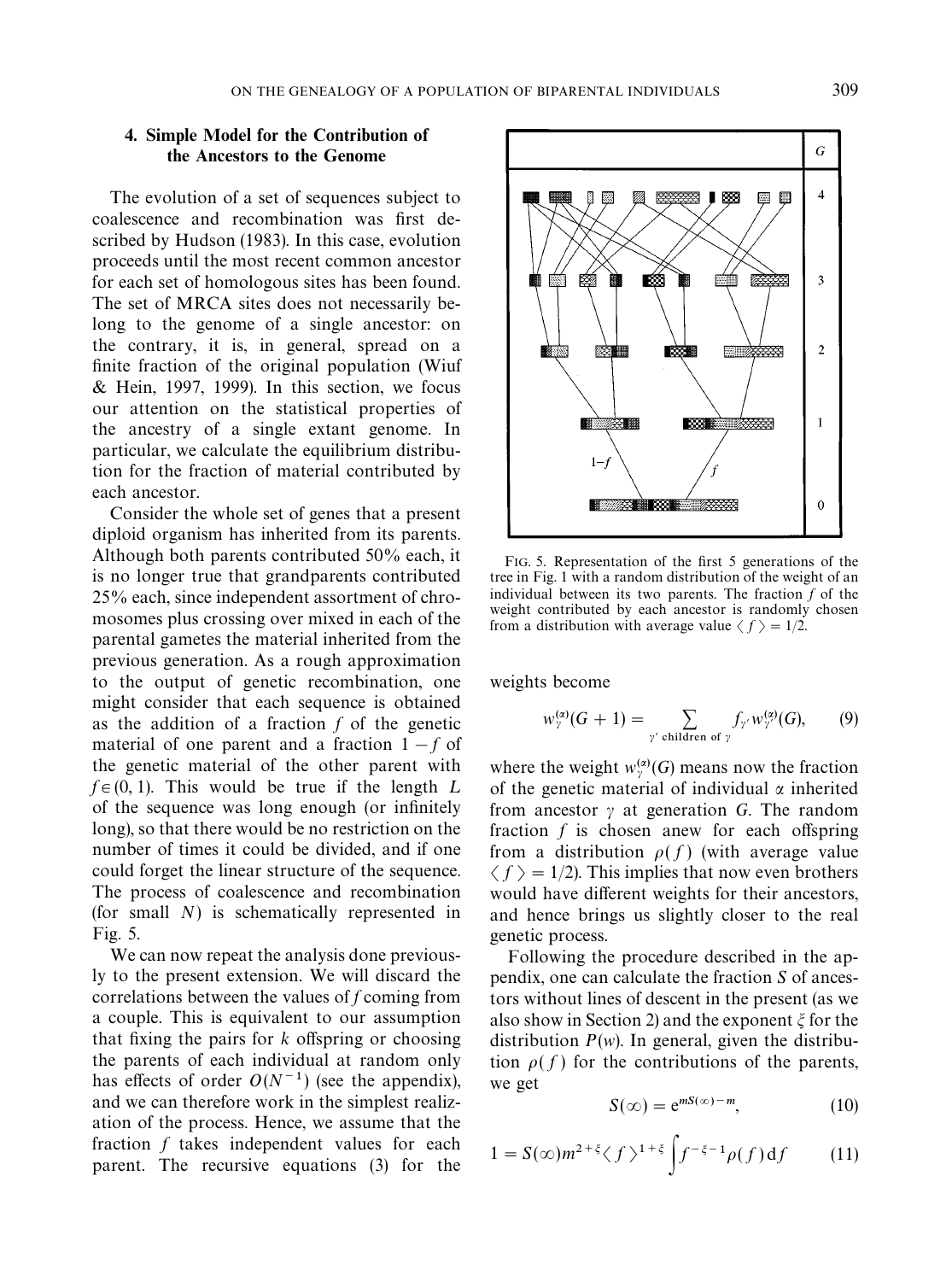

FIG. 6. Stationary distribution of weights  $P(w/\langle w \rangle)$  versus  $w/\langle w \rangle$  for several choices of  $\delta$ . The fixed population size is  $N = 4096$ , and we have averaged over  $10<sup>3</sup>$  independent runs. Values of  $\delta$  are as shown in the legend:  $\delta = 0.5$  $\delta = 0.35$  ( $\Box$ );  $\delta = 0.2$  ( $\blacklozenge$ );  $\delta = 0.05$  $(\nabla \longrightarrow \nabla)$ .

as one can easily show from [eqn \(9\)](#page-6-0) that the generating function  $h_G(\lambda)$  defined by  $h_G(\lambda) =$  $\langle \exp[\lambda w(G)/\langle w(G) \rangle] \rangle$  has a limit  $h_\infty(\lambda)$  for large *G* which satisfies

$$
h_{\infty}(\lambda) = \exp \bigg[ -m + m \int \rho(f) \, df h_{\infty} \left( \frac{\lambda f}{m \langle f \rangle} \right) \bigg].
$$

Figure 6 summarizes the changes in the distribution  $P(w)$  for different distributions  $\rho(f)$  of the random variable *f*. We have considered a simple case of a population of constant size (i.e.  $m = 2$ ) and with  $\rho(f) = 1/(2\delta)$  uniform in the interval  $(1/2 - \delta, 1/2 + \delta)$ . In this particular case, an implicit relation between  $\delta$  and the exponent  $\xi$  can be obtained,

$$
\delta \xi = S[(\frac{1}{2} - \delta)^{-\xi} - (\frac{1}{2} + \delta)^{-\xi}].
$$
 (12)

As  $\delta$  varies,  $P(w)$  remains a power law at small *w* (i.e.  $P(w) \propto w^{\xi}$ ), and the exponent  $\xi$  monotonously decreases with  $\delta$ . In particular, for  $\delta \simeq 0.35$ ,  $\xi$  changes sign: the maximum of *P*(*w*) moves discontinuously from  $w/\langle w \rangle \simeq 1$  to  $w/\langle w \rangle \simeq 0$ . The exponents obtained through simulations of the process are represented in Fig. 7 together with the numerical solution of eqn (12), showing a good agreement.



FIG. 7. Comparison between the predicted values of the exponent m (\*\*) given by eqn (12) and the results of the simulations for different values of  $\delta$  ( $\bigcirc$ ). Parameters are as in Fig. 6. For a value of  $\delta \simeq 0.35$ , the exponent  $\zeta$  changes sign. This point is important since the typical contribution of a randomly chosen ancestor changes suddenly in a finite amount.

# 5. Discussion

We have analysed the statistical properties of genealogical trees generated inside a closed sexual population. We focused our interest on the distribution of the repetitions of ancestors in the trees and on the amount of genetic material contributing to an extant genome. The precise values of  $\xi$ ,  $S(\infty)$ ,  $G_c$  and  $\Delta G$  depend only weakly on the details of the model and do not change qualitatively if for instance a non-Poissonian distribution of offspring is used. Moreover, we have shown how our results can be extended to the hypothetical case of having an arbitrary number *n* of parents: indeed, this case proves to be equivalent to a biparental population with a growth rate  $m/2 = n/2$ .

The problem analysed here presents a number of connections to other fields. Equations similar to [eqn \(3\)](#page-2-0) appear also in the distribution of constraints in granular media where the variables *w* represent the force acting on each grain and the recursion (3) expresses the way in which constraints are transmitted from one layer to the next [\(Coppersmith](#page-8-0) *et al.*, 1996). In this case,  $n \neq 2$ and even fluctuating *n* would be perfectly realistic. The fact that the overlap changes from 0 to 1 within a small number of generations  $\Delta G$  independent of the size of the population and after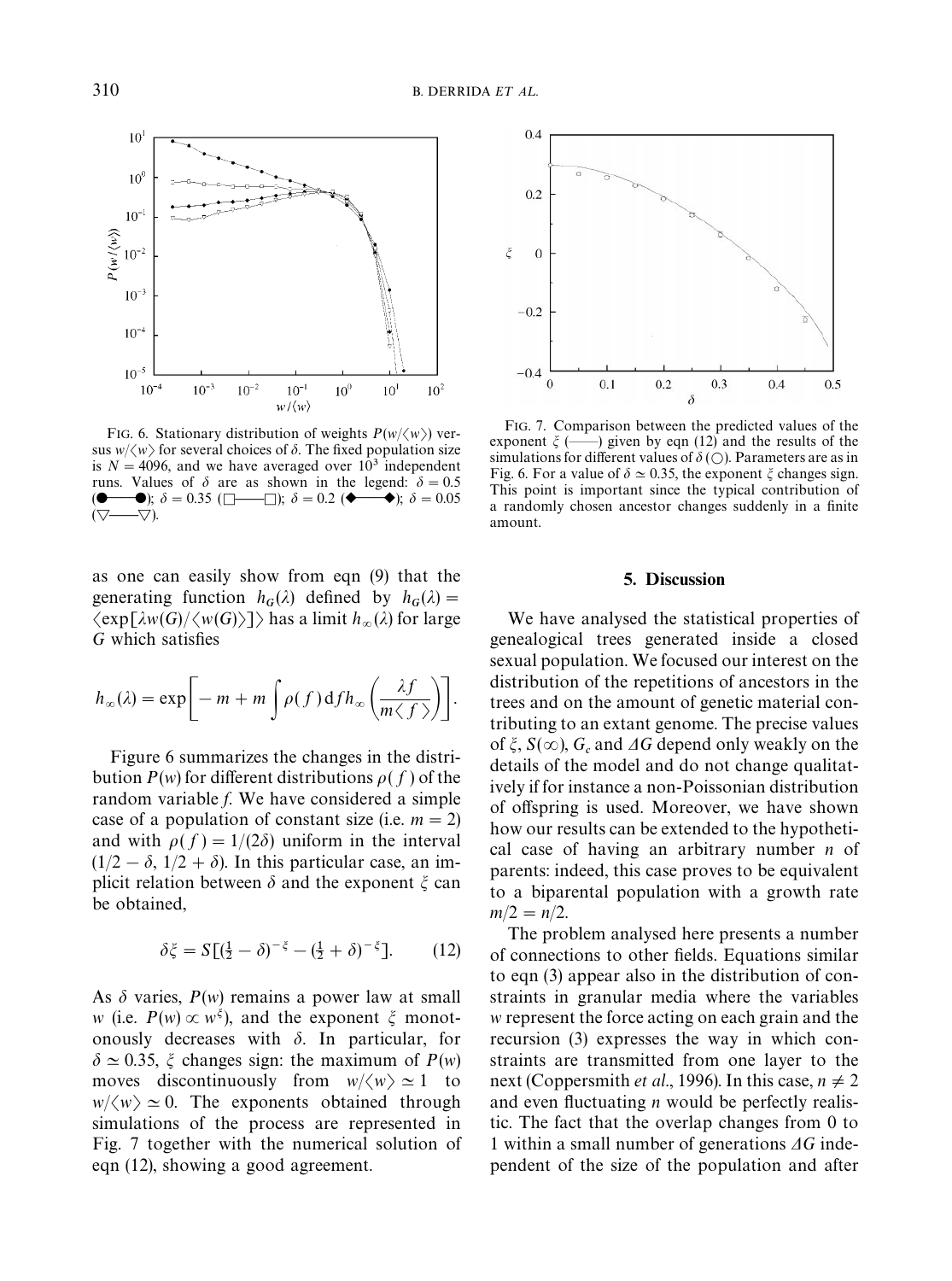<span id="page-8-0"></span> $G_c \simeq \log N$  generations is also very reminiscent of the sharp cutoff phenomenon characteristic of some natural mixing processes modelled by Markov chains. One example of such systems is the shuffling of cards, where the stationary state in which the system has lost almost all information about the initial ordering of the *Q* cards is reached through a sharp cutoff after about log Q riffle shuffles (Diaconis, 1996).

It is clear that the study of the interplay between the weights calculated in our generalized model and the structure of the genome would require more sophisticated approaches (Derrida & Jung-Muller, 1999; Wiuf & Hein, 1997, 1999). We have discarded the correlations between the history of neighbouring sites in a sequence and assumed the independence of the factors *f*. Actually, the closer in the sequence two positions are, the more correlated are their genealogical histories (Kaplan & Hudson, 1985). This fact constrains the possible breaking points for our simulated sequences, implying that the random factors  $f$  in eqn  $(9)$  are a crude approximation to reality.

Since we have faced the problem from a statistical perspective, our results represent the average, typical behaviour, and are only valid with probability one when the population size is large. We did not study fluctuations due to the finite size of the population. Nonetheless, we hope that our results contribute to a better understanding of the role of genealogy in the degree of diversity of finite-size interbreeding populations.

The authors acknowledge discussions with Jordi Bascompte, Ugo Bastolla and Julio Rozas. SCM thanks the Alexander von Humboldt Foundation for support.

#### REFERENCES

- AUSTERLITZ, F. & HEYER, E. (1998). Social transmission of reproductive behavior increases frequency of inherited disorders in a young-expanding population. *Proc*. *Nat*. *Acad*. *Sci*. ;.*S*.*A*. 95, 15140}15144.
- CAVALLI-SFORZA,L. L. & CONTERIO, F. (1960). Analisi della fluttuazione di frequenze geniche nella popolazione della Val Parma. *Atti Assoc. Genet. Ital.* 5, 333-344.
- COPPERSMITH, S. N., LIU, C.-H., MAJUMDAR, S. N., NARAYAN, O. & WITTEN, T. A. (1996). Model for force fluctuations in bead packs. *Phys. Rev. E* 53, 4673-4685.
- DERRIDA, B. & JUNG-MULLER, B. (1999). The genealogical tree of a chromosome. *J. Stat. Phys.* **94,** 277–298.
- DERRIDA, B., MANRUBIA, S. C. & ZANETTE, D. H. (1999). Statistical properties of genealogical trees. *Phys. Rev. Lett.* 82, 1987-1990.
- DEWDNEY, A. K. (1986). Computer recreations: Branching phylogenies of the Paleozoic and the fortunes of English family names. *Scientific American* 254, 12-16.
- DIACONIS, P. (1996). The cutoff phenomenon in finite Markov chains. *Proc. Nat. Acad. Sci. U.S.A.* 93, 1659-1664.
- DONNELLY, P. & TAVARÉ, S. (1995). Coalescents and genealogical structure under neutrality. *Annu*. *Rev*. *Genet*. 29, 401}421.
- FISHER, R. A. (1922). On the dominance ratio. *Proc*. *Roy*. *Soc. Edin.* **42,** 321-341.
- FISHER, R. A. (1930). The Genetical Theory of Natural Selec*tion*. Oxford: Clarendon (1958, 2nd edn, New York: Dover).
- GALE, J. S. (1990). *Theoretical Population Genetics*. London: Unwin Hyman Ltd.
- GOUYON, P. H. (1999). Darwin et Mendel on du vertige qui saisit l'évolutionniste qui tente de remonter dans l'arbre. *Mag. Littéraire* 374, 58-61.
- HALDANE, J. B. S. (1927). A mathematical theory of natural and artificial selection. Part V: selection and mutation. *Proc. Camb. Phil. Soc.* 26, 838-844.
- HARPENDING, H. C., BATZER, M. A., GURVEN, M., JORDE, L. B., ROGERS, A. R. & SHERRY, S. T. (1998). Genetic traces of ancient demography. *Proc. Nat. Acad. Sci. U.S.A.* 95, 1961-1967.
- HARRIS, T. E. (1963). The Theory of Branching Processes. Berlin: Springer-Verlag OHG.
- HUDSON, R. R. (1983). Properties of the neutral allele model with intergenic recombination. *Theor. Pop. Biol.* 28, 183-201.
- HUDSON, R. R. (1991). Gene genealogies and the coalescent process. In: *Oxford Surveys in Evolutionary Biology* (Futuyma D. and Antonovics, J., eds), Vol. 7, pp. 1-44. Oxford: Oxford University Press.
- KAPLAN, N. & HUDSON, R. R. (1985). Statistical properties of the number of recombination events in the history of a sample of DNA sequences. *Genetics* 111, 147-164.
- KIMURA, M. (1983). The Neutral Theory of Molecular Evolu*tion*. Cambridge: Cambridge University Press.
- KINGMAN, J. F. C. (1982). The coalescent. *Stochast*. *Proc*. Appl. 13, 235-248.
- KINGMAN, J. F. C. (1993). *Poisson Processes*. Oxford Studies in Probability, vol. 3. Oxford: Oxford University Press.
- OHNO, S. (1996). The Malthusian parameter of ascents: what prevents the exponential increase of one's ancestors? *Proc*. *Nat. Acad. Sci. U.S.A.* 93, 15276-15278.
- SERVA, M. & PELITI, L. (1991). A statistical model of an evolving population with sexual reproduction. *J*. *Phys*. *A*: *Math. Gen.* 24, L705-L709.
- WIUF, C. & HEIN, J. (1997). On the number of ancestors to a DNA sequence. *Genetics* **147**, **1459**-1468.
- WIUF, C. & HEIN, J. (1999). The ancestry of a sample of sequences subject to recombination. *Genetics* 151, 1217}1228.
- WRIGHT, S. (1931). Evolution in Mendelian populations. *Genetics* 16, 97-159.

## APPENDIX A

In this appendix we have regrouped the technical aspects of the derivations of the main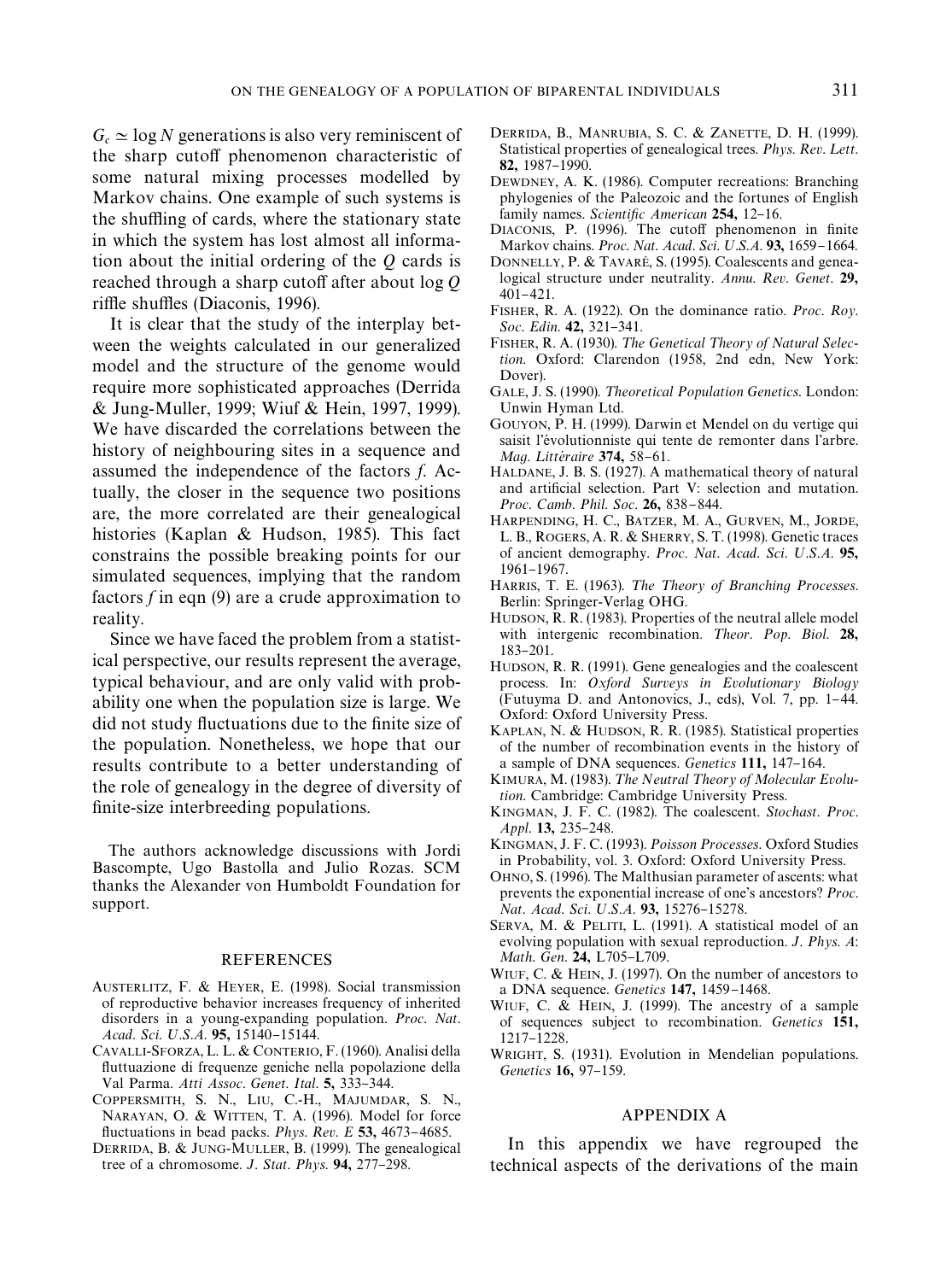<span id="page-9-0"></span>eqns  $(4)-(6)$ ,  $(10)$  and  $(11)$  presented in the body of the paper.

One may consider several variants of the model which all give a Poisson distribution for the number of offspring when the size of the population is large. For instance, the population size could be strictly multiplied by a factor *m*/2 at each generation or it could fluctuate (if we take the number of offspring from the Poisson distribution). One might decide that each individual has two parents chosen at random in the previous generation or form fixed couples and assign each couple some children. All these variants do not change the results when the population size is large, but might affect some finite-size corrections that we compute in this appendix.

We will choose the following version of the model, which makes the calculation of the finitesize corrections not too difficult. Our population has a given size  $N(G)$  at each generation *G* in the past, and we will assume that all the *N*(*G*) are very large, at least in the range of generations *G* that we will consider. Now, to construct the ancestors of all the *N*(*G*) individuals at generation *G* in the past, we choose for each of them a pair of parents at random among the  $N(G + 1)$ individuals at the previous generation (to facilitate the calculation, we do not even exclude that the two parents might be equal). Within this model, the number *k* of children of an individual at generation  $G + 1$  is random and can be written as

$$
k = \sum_{i=1}^{2N(G)} z_i
$$

where  $z_i = 1$  with probability  $1/N(G + 1)$  and  $z_i = 0$  otherwise. It follows that the whole distri bution of *k* can be calculated. The probability  $p_k$  that an individual at generation  $(G + 1)$  has exactly *k* children is given by the binomial distribution

$$
p_k = \frac{(2N(G))!}{k!(2N(G)-k)!} \left(\frac{1}{N(G+1)}\right)^k
$$

$$
\times \left(1 - \frac{1}{N(G+1)}\right)^{2N(G)-k} \tag{A.1}
$$

In particular,

$$
\langle k \rangle = \frac{2N(G)}{N(G+1)},
$$
  

$$
\langle k(k-1) \rangle = \frac{2N(G)[2N(G)-1]}{N(G+1)^2},
$$
  

$$
\langle k(k-1)(k-2) \rangle = \frac{2N(G)[2N(G)-1][2N(G)-2]}{N(G+1)^3}.
$$
 (A.2)

If the population size is multiplied by a factor  $m/2$  at each generation, i.e. if  $N(G) =$  $N(G + 1)m/2$  (as *G* counts the number of generations in the past), one recovers from eqn (A.1) the Poisson distribution  $p_k = m^k e^{-m}/k!$  for large *N*(*G*).

# Calculation of the Density of Individuals without Long-term Descendants and Derivation of [eqn \(4\)](#page-3-0)

To establish [eqn \(4\)](#page-3-0), one simply needs to notice that for an individual to have no descendants after  $G + 1$  generations, all his children should have no descendants after *G* generations. Let *M*(*G*) be the number of individuals with no descendants at generation *G* in the past. Given  $M(G)$ , one can write  $M(G + 1)$  as

$$
M(G + 1) = \sum_{\gamma=1}^{N(G+1)} y_{\gamma},
$$

where  $y_y = 1$  if all the children of  $\gamma$  are among the  $M(G)$  and  $y_\gamma = 0$  otherwise. It can be shown that

$$
\langle y_{\gamma} \rangle = \left(1 - \frac{1}{N(G+1)}\right)^{2N(G)-2M(G)},
$$

and

$$
\langle y_{\gamma} y_{\gamma'} \rangle = \left(1 - \frac{2}{N(G+1)}\right)^{2N(G)-2M(G)}
$$

for  $\gamma \neq \gamma'$ . This gives

$$
\langle M(G+1) \rangle = N(G+1) \left( 1 - \frac{1}{N(G+1)} \right)^{2N(G)-2M(G)},
$$
\n(A.3)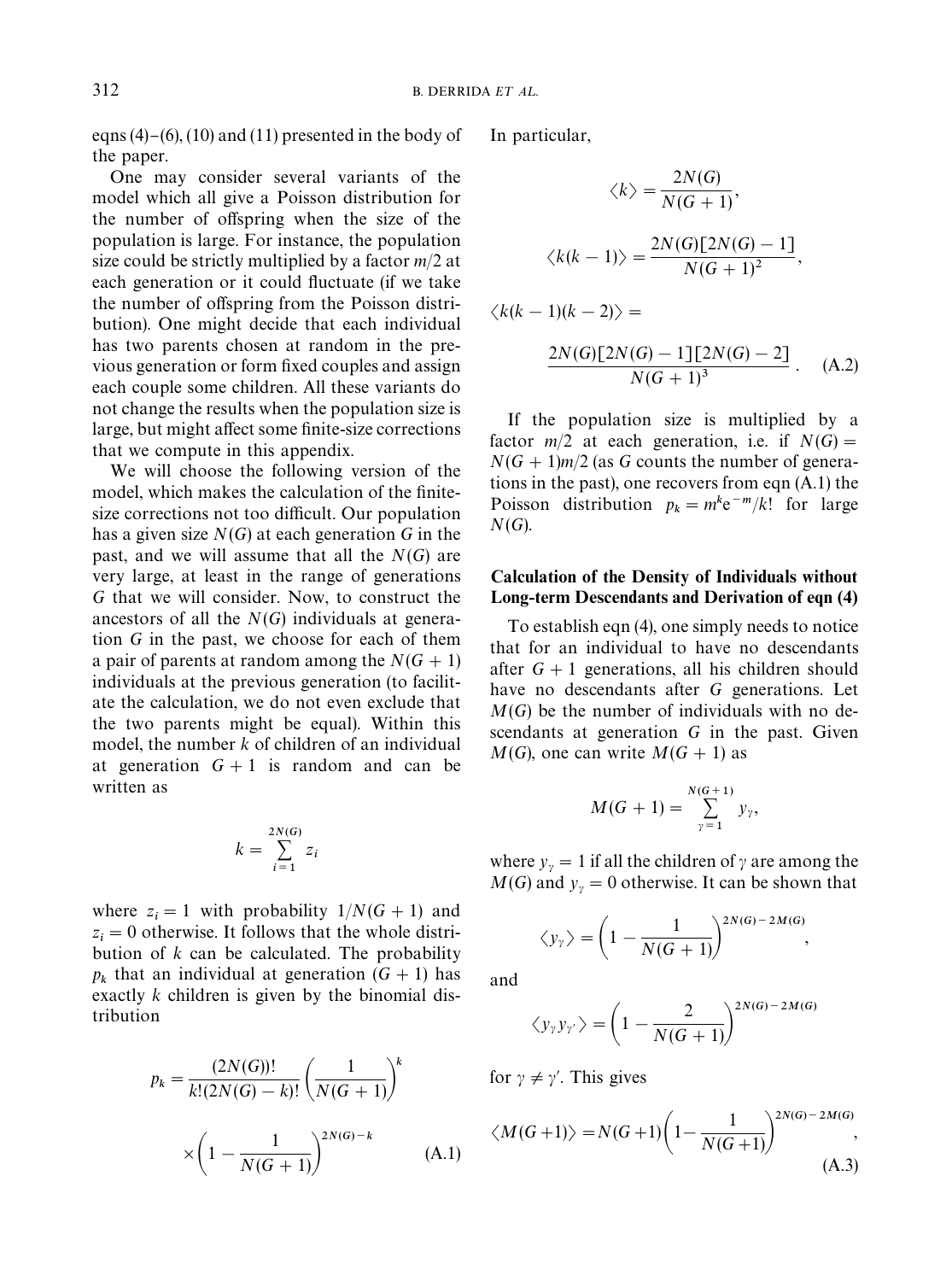<span id="page-10-0"></span>
$$
\langle M^2(G+1)\rangle = \langle M(G+1)\rangle
$$
  
+ N(G+1)[N(G+1) - 1]  

$$
\times \left(1 - \frac{2}{N(G+1)}\right)^{2N(G)-2M(G)}
$$
.  
(A.4)

When all the *M*'s and *N*'s are large, we see from eqns  $(A.3)$  and  $(A.4)$  that the fluctuations of  $M(G + 1)$  are small (as  $\langle M^2(G + 1) \rangle$  $-\langle M(G+1)\rangle^2 \ll \langle M(G+1)\rangle^2$ , and one finds from [eqn \(A.3\)](#page-9-0) that the ratio  $M(G)/N(G) \equiv$  $S^{(\alpha)}(G)$  satisfies

$$
S^{(\alpha)}(G+1) = \exp \bigg[ \frac{2N(G)}{N(G+1)} (S^{(\alpha)}(G)-1) \bigg],
$$

which is identical to [eqn \(4\)](#page-3-0) for  $N(G) =$  $N(G + 1)m/2$ .

# Time Evolution of the Distribution of the Weights

From the recursion (3) and from the known distribution (A.1) of *k* one can write recursions for the moments of the weights

$$
\langle w_{\gamma}^{(\alpha)}(G+1)\rangle = \frac{\langle k\rangle}{2} \langle w_{\gamma}^{(\alpha)}(G)\rangle, \quad (A.5)
$$

$$
\langle [w_{\gamma}^{(\alpha)}(G+1)]^2 \rangle = \frac{\langle k \rangle}{4} \langle [w_{\gamma}^{(\alpha)}(G)]^2 \rangle
$$

$$
+\frac{\langle k(k-1)\rangle}{4}\langle w^{(\alpha)}_{\gamma}(G)w^{(\alpha)}_{\gamma'}(G)\rangle, \quad (A.6)
$$

where  $\gamma \neq \gamma'$ . The normalization  $\sum_{\gamma} w_{\gamma}^{(\alpha)} = 1$ allows one to rewrite

$$
\langle w_{\gamma}^{(\alpha)}(G)w_{\gamma'}^{(\alpha)}(G)\rangle = \frac{1}{N(G)-1}
$$

$$
\times \left[\langle w_{\gamma}^{(\alpha)}(G)\rangle - \langle [w_{\gamma}^{(\alpha)}(G)]^2 \rangle\right]
$$

and together with the known moments (A.1) gives that

$$
\langle w_{\gamma}^{(\alpha)}(G+1)\rangle = \frac{N(G)}{N(G+1)} \langle w_{\gamma}^{(\alpha)}(G)\rangle
$$

$$
= \frac{1}{N(G+1)},
$$
(A.7)

 $\langle [w_{\gamma}^{(\alpha)}(G+1)]^2 \rangle =$ 

$$
\left[\frac{N(G)}{2N(G+1)} - \frac{N(G)[2N(G)-1]}{2N(G+1)^{2}[N(G)-1]}\right]
$$
  
 
$$
\times \langle [w_{\gamma}^{(\alpha)}(G)]^{2} \rangle + \frac{2N(G)-1}{2N(G+1)^{2}[N(G)-1]},
$$
  
(A.8)

where  $\gamma \neq \gamma'$ .

For large *N*(*G*), if the ratio  $N(G + 1)/N(G) =$  $2/m$ , as in the case of a population increasing by a factor *m*/2 at each new generation, expression (A.8) becomes simpler and one gets

$$
\langle [w_{\gamma}^{(\alpha)}(G+1)]^2 \rangle = \frac{m}{4} \langle [w_{\gamma}^{(\alpha)}(G)]^2 \rangle
$$

$$
+ \frac{m^2}{4} \left(\frac{1}{N(G)}\right)^2. \tag{A.9}
$$

In this limit, we have from [eqn \(A.2\)](#page-9-0) that  $\langle k \rangle = m$ and  $\langle k(k-1) \rangle = m^2$ , and we see that eqn (A.9) means that in eqn (A.4) the weights  $w_{\gamma}^{(a)}$  and<br> $w_{\gamma}^{(a)}$  are for large  $N(C)$  uncorrelated. The sales  $w_{y'}^{(\alpha)}$  are, for large *N*(*G*), uncorrelated. The calculation of higher moments of the weights can be done in the same manner and for large *N*(*G*) the weights of different ancestors become again uncorrelated.

If the population size changes in time, the distribution of the weights cannot be stationary. This is already visible in expression (A.4) which shows that even the first moment of the weights changes with *G*. One can, however, check from eqns (A.4) and (A.9) that the ratio  $\langle [w_\gamma^{(\alpha)}(G)]^2 \rangle /$  $\langle w_{\gamma}^{(\alpha)}(G) \rangle^2$  which satisfies

$$
\frac{\langle [w_{\gamma}^{(\alpha)}(G+1)]^2 \rangle}{\langle w_{\gamma}^{(\alpha)}(G+1) \rangle^2} = \frac{1}{m} \frac{\langle [w_{\gamma}^{(\alpha)}(G)]^2 \rangle}{\langle w_{\gamma}^{(\alpha)}(G) \rangle^2} + 1
$$
 (A.10)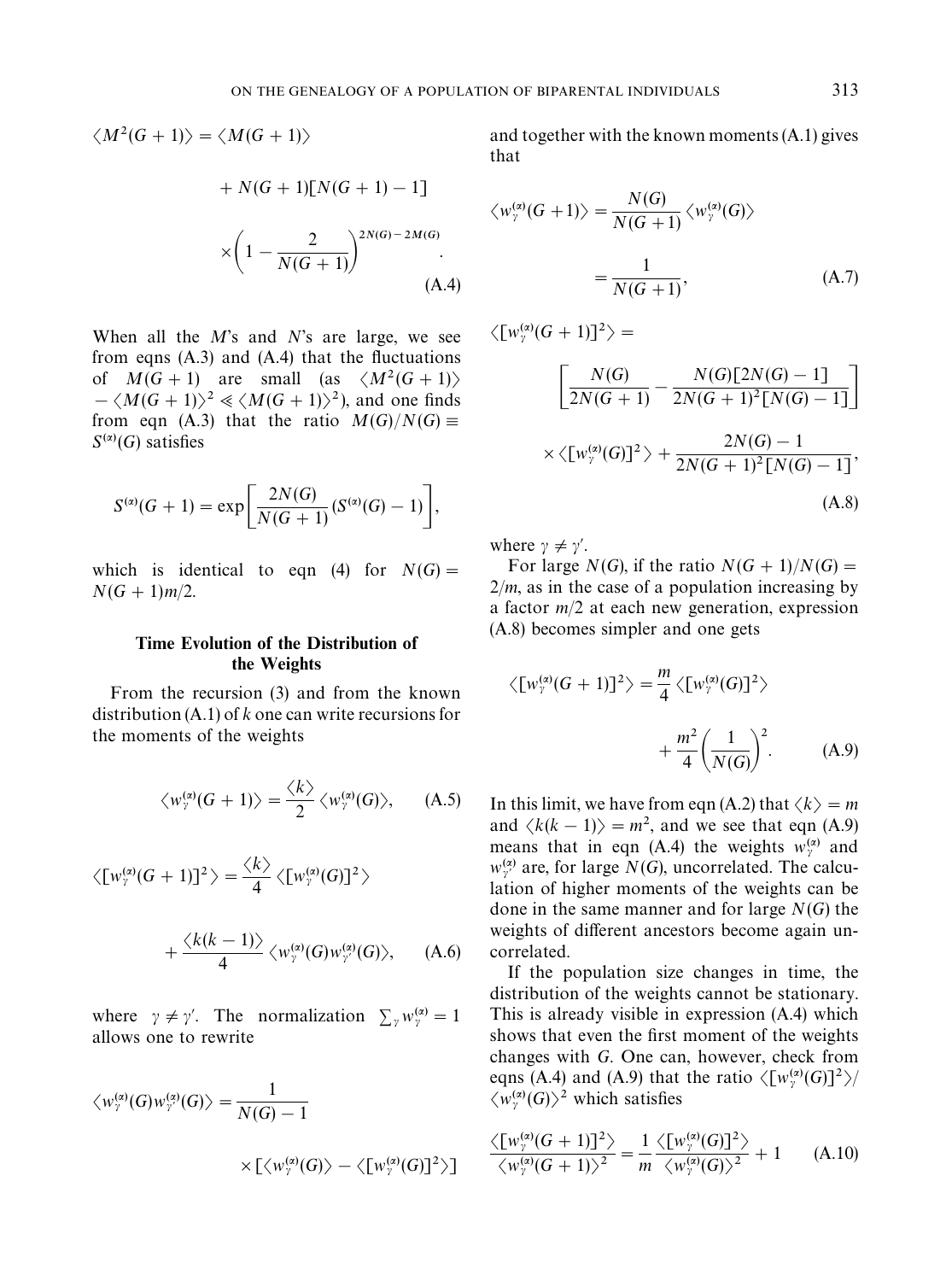has a limit  $m/(m-1)$  as *G* increases. Moreover, as the initial value of this ratio is  $N(0)$ , the number of generations  $G_c$  to converge to this limit is  $G_c \sim \log N(0)/\log m$ . Higher moments of the weights behave in a similar way and one can write recursions for ratios which generalize [eqn](#page-10-0) [\(A.10\)](#page-10-0) and which show that all the ratios have limits.

This indicates that the distribution of the ratio  $w/\langle w \rangle$  becomes stationary. In the limit of large  $N(G)$  [considering that the weights of the different children  $\gamma'$  in [eqn \(3\)](#page-2-0) can be taken as independent and that the distribution of *k* becomes Poissonian], one finds that the generating function  $h_G(\lambda)$  defined by

$$
h_G(\lambda) = \left\langle \exp\left[\lambda \frac{w_{\gamma}^{(\alpha)}(G)}{\langle w(G) \rangle}\right] \right\rangle \qquad (A.11)
$$

satisfies

$$
h_{G+1}(\lambda) = \sum_{k} p_k \left[ h_G \left( \frac{\lambda \langle w(G) \rangle}{2 \langle w(G+1) \rangle} \right) \right]^k
$$
  
= exp[-m + mh\_G(\lambda/m)]. (A.12)

Recursion (A.12) generalizes to the case  $m \neq 2$ (i.e. the case of an exponentially increasing population) the result of our previous work obtained for a population of constant size  $(m = 2)$ . Similar recursions have been studied in the theory of branching processes [\(Harris, 1963\)](#page-8-0). The use of generating functions in population genetics is well illustrated in the book by [Gale \(1990\)](#page-8-0), where this method is for example applied to the calculation of the probability of fixation of a mutant allele.

It is remarkable, that if one considers an imaginary world where each individual would have *n* parents (instead of 2), the generating function (A.11), in the case of a population of constant size, would satisfy the recursion  $(A.12)$  with  $m = n$ . This means that as long as the distribution of weights is concerned, the problem of a large population of constant size with *m* parents per individual is identical to the problem of a population of size increasing at each generation by a factor *m*/2 with two parents per individual.

## Stationary Distribution

For large *G*, if we fix the ratio  $N(G)/N(G + 1)$  $= m/2$ , the generating function  $h_G(\lambda)$  converges to  $h_{\infty}(\lambda)$  solution of

$$
h_{\infty}(\lambda) = \exp[-m + mh_{\infty}(\lambda/m)]. \quad (A.13)
$$

If one expands the solution around  $\lambda = 0$ , one finds that

$$
h_{\infty}(\lambda) = 1 + \lambda + \frac{1}{2} \frac{m}{m-1} \lambda^2
$$

$$
+ \frac{1}{6} \frac{m^2(m+2)}{(m^2 - 1)(m-1)} \lambda^3 + \cdots
$$

and the comparison with eqn (A.11) gives for large *G*

$$
\frac{\langle w^2 \rangle}{\langle w \rangle^2} \rightarrow \frac{m}{m-1}; \quad \frac{\langle w^3 \rangle}{\langle w \rangle^3} \rightarrow \frac{m^2(m+2)}{(m^2-1)(m-1)},
$$

which means that, in principle, the whole shape of *P*(*w*) can be extracted from eqn (A.13). In particular, one can predict the power law of *P*(*w*) at small *w*. Trying to solve eqn (A.13) for large negative  $\lambda$ , if one writes

$$
h_{\infty}(\lambda) - S(\infty) \simeq \frac{1}{|\lambda|^{\xi+1}} \tag{A.14}
$$

one finds, as expected, that  $S(\infty)$  is the fixed point of [eqn \(4\).](#page-3-0) Equation (A.14) is equivalent to the assumption that  $P(w) \sim w^{\xi}$  at small *w*, where the exponent  $\xi$  should satisfy

$$
1 = S(\infty)m^{\xi+2}.
$$

This completes the derivation of [eqn \(5\)](#page-4-0) which has already been discussed in our previous work [\(Derrida](#page-8-0) *et al*., 1999).

## Overlap between Two Trees

Let us now show how eqn  $(6)$  can be derived. Starting from recursion (3), one obtains by averaging over all the links relating generation *G* to